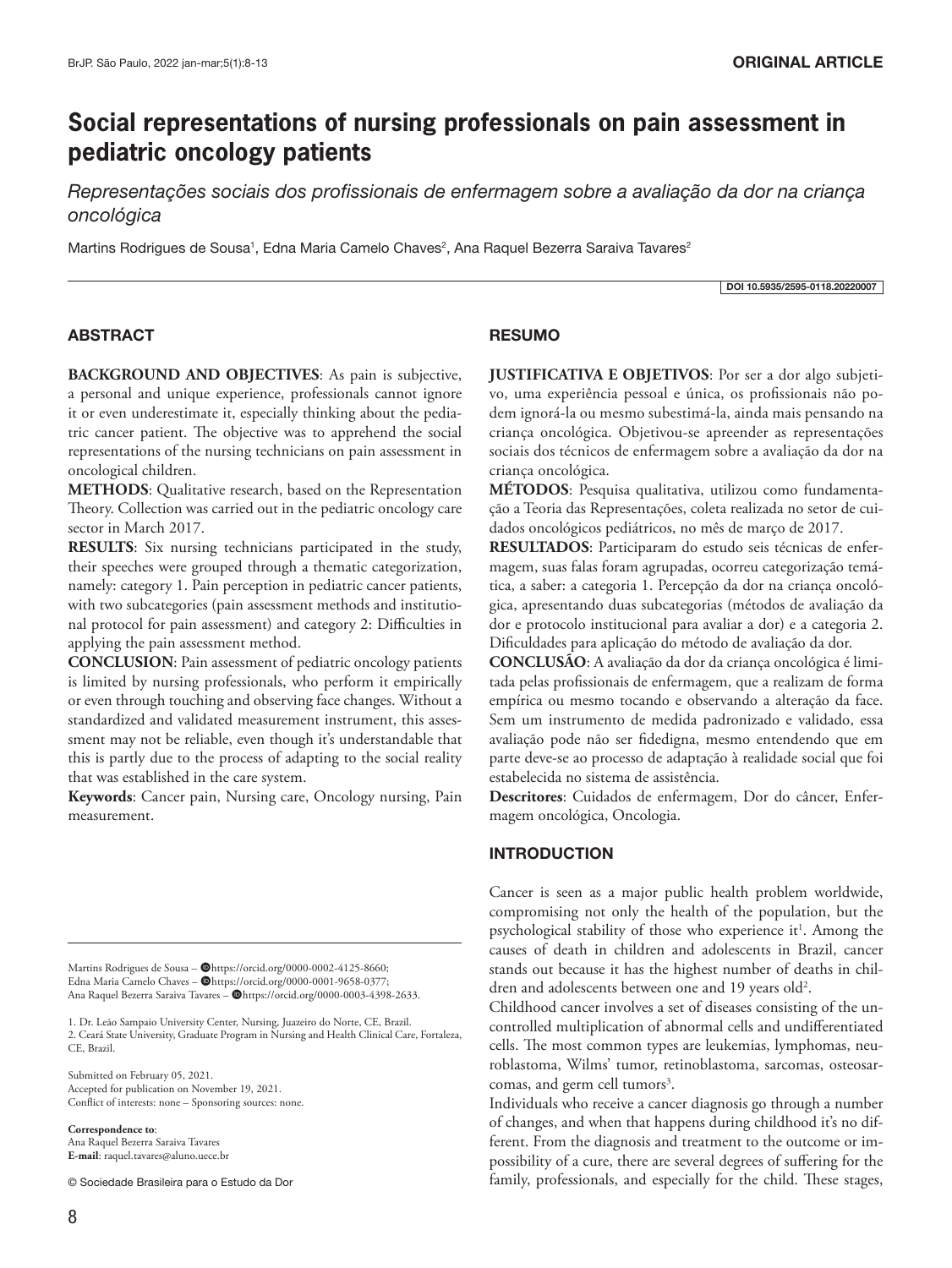full of meanings, cause changes that require adjustment and monitoring by the multidisciplinary team, including psychological support for the family $2,3$ .

During hospitalization for cancer treatment, the children go through changes in their routine due to exams, painful and invasive procedures, such as chemotherapy, and several side effects, which can affect their physical, intellectual, and emotional development<sup>4</sup>.

The child receives treatment according to the type of cancer they present, which can be chemotherapy, radiotherapy, and surgery. Among the side effects that can arise with treatment are changes in the digestive system, such as nausea, vomiting, diarrhea, decreased appetite, and apathy, with consequent loss of hair and weight<sup>5,6</sup>.

Thus, the nurse's assignment consists in providing assistance to cancer patients, including diagnostic assessment, treatment, rehabilitation, and family care, besides the development of educational actions with the population for the prevention and treatment of childhood cancer<sup>1</sup>.

Nursing is present in different stages of care, integrating the family to the treatment, minimizing children's suffering, seeking to promote pain control actions, as well as recognizing the signs and symptoms of the disease<sup>3</sup>. The professional's qualification is important for the development of pediatric care, observing and understanding all the phenomena that involve cancer treatment $^{\rm l}$ . A very common and distressing event in the treatment of childhood cancer is pain, defined as ''an unpleasant sensory and emotional experience associated with, or resembling that associated with, actual or potential tissue damage''7 . This pain may be associated with a secondary effect, such as treatment, invasive diagnostic procedures, and drug treatment, or even a combination of stress factors due to prolonged hospitalization, loss of the child's autonomy, and fear<sup>5,6</sup>.

Even with the understanding that pain is a personal and unique experience, associated with biological, psychological, and social factors, one must remember it encompasses different phenomena7 , and one must not ignore it or even underestimate it; especially when dealing with a child with cancer. For this, the professional must be sensitive and understand pain as a phenomenon that is present in all stages of treatment.

From this perspective, the management of pain in children with cancer is considered as a fundamental nursing care, which must contemplate the multidimensionality of chronic cancer pain, taking into account the child and family suffering, as well as the underlying aspects that permeate the process of child hospitalization<sup>6</sup>. Thus, the Theory of Social Representations (TSR) helps to understand the pain in children with cancer using several representations for the professionals, allowing expanded assistance based on the construction of reality. Since it's a theory about the production of social knowledge<sup>8,9</sup>, to broaden the professionals' point of view about pain would enable the production of the child's daily life, making it belong to the world of experiences lived by the professionals.

Therefore, TSR is seen as a modality of knowledge elaborated in a social and shared manner, with the objective of contributing to the construction of a reality common to the social whole<sup>8-10</sup>.

Thus, the phenomena that are part of TSR can be seen everywhere, in culture, workplaces, institutions, social practices, and even in individual thoughts. To have a Social Representation (SR), the object of study must initially present sufficient cultural relevance or social thickness<sup>10</sup>.

Therefore, it's importance to understand the knowledge that nursing technicians have about pain assessment measures in children with cancer and the means of intervention they use to prevent pain. And so, the present study's objective was to apprehend the social representations of the nursing technicians on pain assessment in oncological children.

# **METHODS**

This study was based on the Consolidated Criteria for Reporting Qualitative Research (COREQ)<sup>11</sup> guide. This research respected all the ethical precepts of Resolution 466/2012, which governs research involving human beings, under opinion number 2.085.927.

The final term nursing student author conducted all interviews after being trained for conducting interviews.

There were no previously established relationships between interviewees and interviewers. Initially, the sample participants did not know any information about the interviewer, nor what their personal objectives were, nor the reasons that motivated them to develop the research. Subsequently, the objective established in the present research was presented: to investigate the SRs of nursing technicians about pain assessment in pediatric oncology patients. Moreover, the participants were not told any information about the interviewer, what their expectations, assumptions, reasons, and interests would be in the research topic.

Qualitative research which used the SRT as a basis to investigate pain in the pediatric oncololy patients.

The sampling process was by convenience. The collection was carried out in the Pediatric Oncology Care Sector of a reference hospital in Ceará. The Pediatric Oncology Unit is attached to the pediatric ward of the referred hospital. During the collection period, one nurse and six nursing technicians worked at the unit. The authors chose to interview the technicians in order to reach the proposed objective, obeying the inclusion criteria: nursing technicians, working in the pediatric oncology sector and with more than 6 months of experience in the field. The exclusion criteria were nursing technicians with less than six months of service and those who were on vacation and/or on sick leave.

The participants were personally approached, with previously scheduled dates and times. Six nursing technicians were included in the study. None refused to be interviewed or withdrew from the study afterwards.

The data were collected at the professionals' workplace, at the nursing sector rest area, in a calm and private environment, with only the interviewer and the participant present, preserving their individuality. It is worth remembering that some data from the participants were collected, such as gender, age, length of professional experience in the unit, and professional training and qualification courses.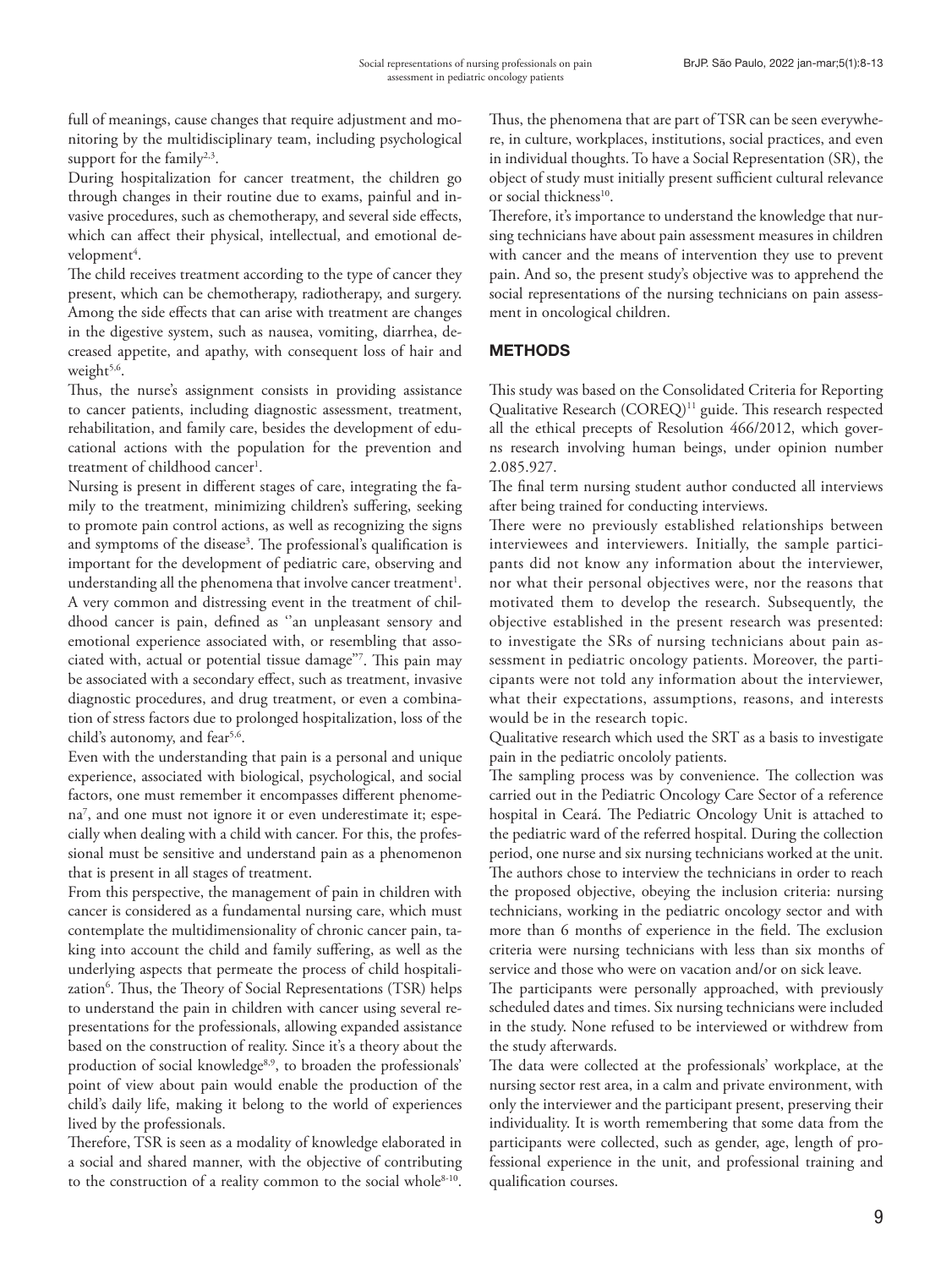The interviewer provided initial instructions and questions for the study sample, using a semi-structured interview script with guiding questions that could meet the research objective, without having carried out a pilot test stage. The interviews were conducted only once with each participant. It must be said that the participants were questioned about the use of pain assessment scales in the pediatric oncology sector. However, due to the lack of use of validated and standardized instruments, the script was adapted to understand how the nursing technicians perform and comprehend the children's pain.

Each interview lasted approximately 30 minutes, and no tape recorders were used. No field notes were made during and/or after the interview. Data saturation was not discussed in this study. Transcripts were returned to the participants for comments and editing of the transcribed information, being returned afterwards to the researcher.

Four encoders were used, representing two categories, and one of the categories presented two subcategories. Through the reports of the interviewed professionals, themes were derived from the data, which generated the thematic categorization, as follows: 1. Pain perception in in pediatric cancer patients (which presented, in turn, two subcategories: 1.a. Pain assessment methods and 1.b. Institutional protocol for pain assessment) and 2. Difficulties in applying the pain assessment method.

The participants' quotes are presented to better exemplify and illustrate the findings obtained during the interviews. Each quote is identified to preserve the participants' anonymity and organize the data, using the NS codes, referring to each ''nursing technician'', followed by numbers, determining the sequence of the interviews.

## **RESULTS**

All the research participants were female nursing technicians. Regarding the time of experience in pediatric oncology, one of the participants had between six months and one year of experience, three had between two and five years and two had between 10 and 16 years of experience.

As for training courses and/or specific specialization in pediatric oncology, none presented training in the area, but they had professional experience in Pediatrics, Clinical Medicine, Surgery Center and Geriatrics.

In the first category, it was possible to observe the perception that the nursing technicians have in recognizing the pain that is felt by the pediatric cancer patient, as well as recognizing at which moments it presents a greater occurrence, outlining reactions to pain, and which methods they use to perform pain assessment.

*"I perceive it by the manifestations, like in the case of restlessness, frequent crying, agitation, pale skin and sweating"* (NS2).

*"I do perceive it, yes, it's persistent crying, irritability, they get restless"* (NS3).

*"Yes. So, because it's noticeable, isn't it? The crying, it's the crying"*  (NS6).

Others stated that pain is only seen during procedures that are known to be painful, such as: venous access, dressings,

and drug administration. However, one interviewee reported pain as a factor arising from the disease itself and another mentioned fear.

*"Let's say, if the pain is from a surgery or something, when I touch them, the child immediately starts crying, gets irritated. And if it's from the access, when you're going to do a medication and it's not yet in the vein, just by touching them, sometimes just by seeing it they already start crying"* (NS4).

*"In a peripheral puncture, in the administration of medication, it's routine, right? Because normally a child feels pain when you are going to do a procedure or because of their illness, depending on the stage it's in"* (NS1).

*"When we are doing some kind of procedure, some children are crying, sometimes because they are in pain, but sometimes not. Because they are afraid, when we are puncturing an access, changing dressings, because we are touching them, sometimes it's not pain, we realize it's not pain, it's just fear"* (NS5).

When questioned about knowledge of methods that can be used to evaluate and measure the child's pain, only one individual reported a numerical scale, describing how it's applied.

*"I know the one with the number scale. The numerical scale that you ask the child to say how much is their pain, from 0 to 10?"* (NS1).

The other participants were unable to list valid pain assessment instruments, and demonstrated in their statements that they perform assessments using empirical methods, such as palpation and child movement or even the subjective experience of several years working in the field.

*"Yes. In that case, by touching the child, when you pick them up, in that case sometimes when you put them on the bed or on the chair, then you realize that they are in pain"* (NS6).

*"The best-known method in this case is palpation"* (NS2).

*"When touching, moving the child, we identify if they are feeling pain or not"* (NS5).

*"What we use most of the time is touch, we touch the affected place, where the mother thinks the child is feeling, if the crying persists, we tell the doctor"* (NS4).

*"From my experience, I observe a lot, you know! I observe how that child is, how they are behaving, that's basically it. It's more of a matter of experience"* (NS3).

#### **Institutional protocol for pain assessment**

As the pediatric oncology unit does not have an institutional protocol to evaluate pain, the nursing technicians observe other alterations in the children. Therefore, the nonexistence of a validated and standardized protocol hinders the professionals' conducts, as well as the adequate assistance to the child and reiterates that if it exists, it was not passed on to all professionals. *"Not a protocol"* (NS4).

*"No, I don't use it here in pediatric oncology"* (NS5).

*"No. I don't know that. In that case, only the children's complaints"*  (NS6).

*"No, we don't have this practice of that method. It's more through the symptoms"* (NS2).

*"Not to my knowledge. If there is, it was not passed on to the professionals"* (NS1).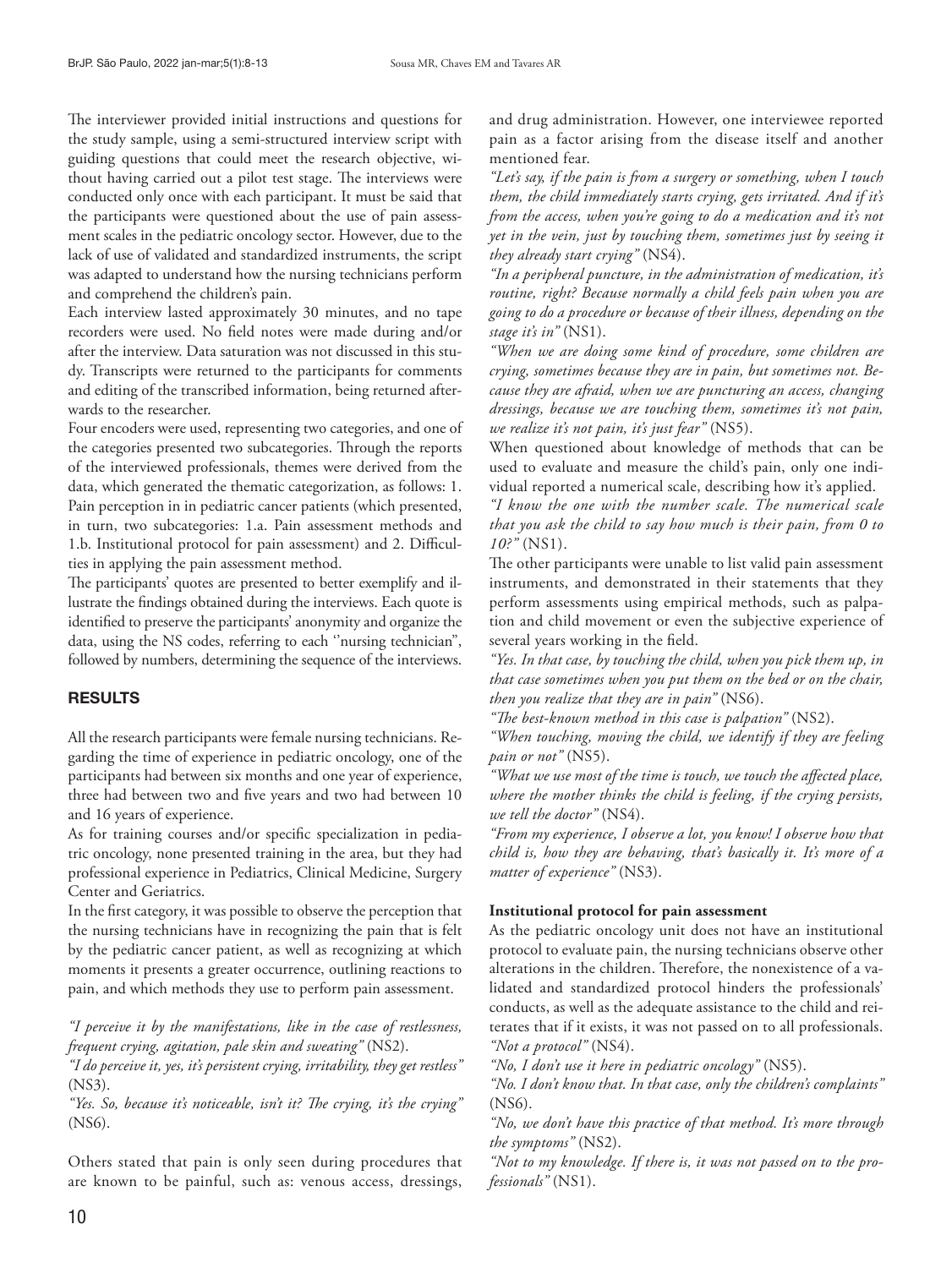*"No. I don't use this method, the evaluation is during contact with the child, when puncturing 'an access', it's the only way to assess pain, if you are going to move them, then you see it through the crying and restlessness"* (NS3).

## **Difficulties in pain assessment**

As the nursing technicians did not go through any type of training and qualification course on humanization of assistance to pediatric cancer patients which contemplated pain assessment, there was difficulty in responding how they recognize pain in a technical manner based on literature, showing that the empirical assessment stands out, in addition to the years of professional experience, which leads them to question and disqualify the real existence of this pain.

*"You have to know how to deal with the child to know if it's a hunger cry, if it's really from pain. For example, a child that doesn't want to suck, a child that never soothes, that frequent crying, that child is not normal, something is happening, they are having some pain, I see it that way, because a child that cries is feeling something"* (NS3). *"There is! I just can't say which one is it"* (NS4).

*"No, it's not easy. Many times the child is not in physical pain, sometimes it's psychological pain, because of the environment they are in, the state they are in"* (NS5).

To create evaluation methods due to the nonexistence of standardization, in addition to observing the child's behavior allied to professional experience, makes it possible to correctly interpret their reactions regarding the child's pain.

*"Yes, it's hard because you don't have a method to evaluate. An effective method that can be used and give an immediate answer, we don't have"* (NS2).

*"In reality, as I said, it doesn't exist, we create it, many times, as I gave the example of medications, because it's the only way we have, but in reality it doesn't exist"* (NS1).

*"No, I don't think it's easy, it will depend a lot on your experience, the day to day with that child"* (NS6).

All participants considered it's not easy to evaluate pain, even more so when one does not know and does not consider pain to be something real. It's noteworthy that not only observation, but also sensitization and time of experience as a professional make it possible to assess pain and manage it adequately, minimizing suffering and trauma.

# **DISCUSSION**

The interview fragments showed the existence of pain representation in pediatric oncology patients because the interviewees recognize pain during treatment and procedures, but don't know how to quantify it. The technicians question whether the pain is real or imaginary, ignoring the information reported by the child.

The representations are complex phenomena that act on social life. This complexity allows us to say that their manifestation can occur through several elements, whether they are information, beliefs, or opinions. With that, these phenomena are passed on and shared with the practical objective of building a reality that is

common to a given social group<sup>8</sup>. The participants in this study recognize pain mainly through the child's behavior, through restlessness, frequent crying, agitation, paleness and sweating. However, validated instruments that measure pain has not yet been introduced in the unit's routine to achieve effective assessment.

The pain in children with cancer is sometimes only recognized when a painful procedure is performed, such as puncture or in the postoperative period. However, professionals question whether the pain is real or imaginary. This discredit in the child's speech can be evidenced when the participant mentions the appearance of pain due to the fear of puncture, and this leads to a reflection about the representation of the child's speech or the construction of childhood itself.

Childhood was constructed from several historical, cultural, social, and economic events that have interfered and may still interfere in this social construction. The conceptions seen as "universalizing" and "naturalizing" are based on other childhoods, although they may have been constituted from social constructions, entangled in several meanings according to the different layers of society<sup>12</sup>.

The professional's view on children pain and their speech is important as to whether it's real or imaginary, but it's necessary to understand how the professional sees, evaluates, and believes in the children and their speech, since failure in this understanding can lead to neglection and/or underestimation of pain, causing more suffering.

When considering the social representations of cancer, its dimensions must be detected, especially the negative ones verbalized by the patients, always associated with fear of death, suffering, and pain, besides the often prolonged treatment, leading to difficulty in coping with the disease. However, even with the comprehension of the association between the severity of neoplasms and pain and suffering, it's necessary to rethink ways to give new meaning to the experience, broadening the view to allow "living, feeling, and speaking",13 respecting the age of those involved, as well as their identity and belonging.

When the social construction of childhood based on social reality is analyzed, not justifying the view that excludes the child's speech, it's possible to understand how the professionals built their concept of childhood. Thus, these actions entail the production and reproduction of these realities, leading to the compromise of the care provided<sup>12</sup>.

Observing and understanding each representational element is important in pediatric care, considering the complexity of the changes in daily life related to childhood illness, both in the individual and family contexts, and its new social configuration<sup>13</sup>. What has been frequent in clinical practice is the construction of power in decisions during hospitalization and childcare, which has always been subordinated to their legal guardians, whether biological parents or guardians, and health professionals. Evidently, due to the legal characteristics developed in Brazil, the child has no space to give their opinion or even participate in this decision making, nor in the procedures that will be performed<sup>14</sup>. These representations compose the collective consciousness, and explain objects and events surrounding the phenomenon, making them more accessible to anyone's understanding<sup>10</sup>.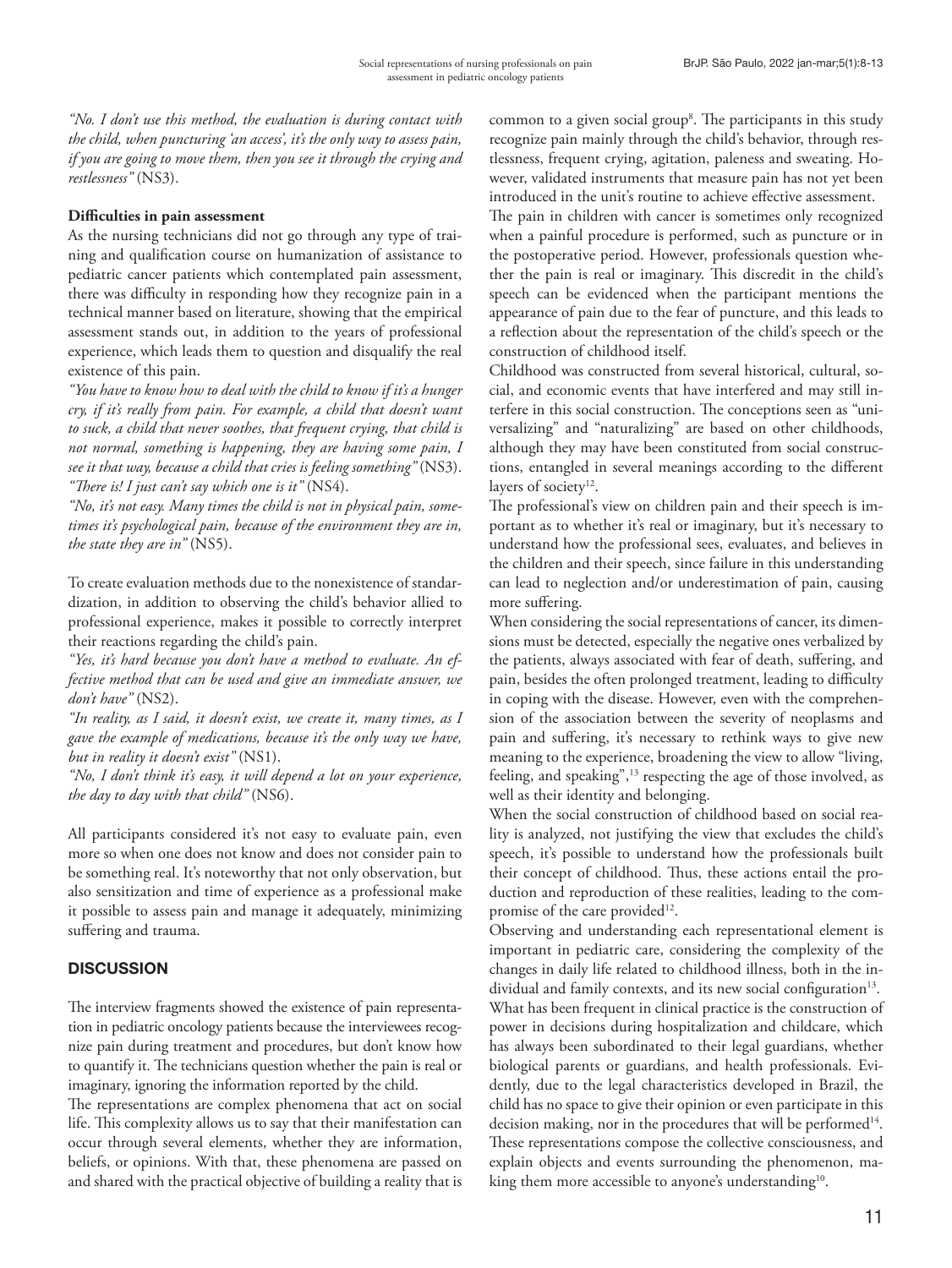To use only empirical methods when evaluating pain, justified by professional experience, can result in an inadequate assessment due to a lack of reliability. The SR is a socially elaborated form of knowledge, built along social interactions with the world, which can be seen during the interaction among the care performers. By observing the grouping of these sets of meanings, it's possible to give meaning to both new and unknown facts, but present in daily life<sup>8</sup> such as the recognition of pain in pediatric oncology patients.

In the social representations of cancer patients, the treatment is seen ambiguously; on the one hand, it's an option for cure, and, at the same time, it's full of adverse effects resulting from the therapy<sup>15</sup>. Thus, this negative apprehension of the treatment experience, combined with the professional disbelief of the pediatric patients' pain symptoms, confirms this image of pain and suffering, resulting in a negative impact on the treatment.

The nursing team, through their daily and uninterrupted monitoring of the patients, can help by providing humanized conditions during treatment<sup>15</sup>. For this, it's necessary that the professional shows empathy to the pain condition of the children, allowing the reconstruction of their social representations.

In the institutional protocol subcategory, there is a lack of standardization for assessment, hindering the quality of care and patient safety, because the absence of a validated assessment tool makes it possible for professionals not to recognize the event, jeopardizing their conduct, in addition to minimizing or disqualifying suffering.

To reflect on patient safety in pediatric oncology, understanding the children's growth and development and perceiving the family as an ally in care, allows for a comprehension of all particularities and singularities, considering the caregiver's speech. Among the main causes that can compromise the children's safety are: identification, professionals' experience, performing technical procedures, drug dosage calculations, and interprofessional communication<sup>16</sup>.

This patient safety is directly related to quality in care delivery and should be effective in all health care areas. The World Health Organization (WHO) states that safety should be seen as the absence of avoidable harm to the patient during care, as well as the reduction of risks of damage or injuries that are related to health care<sup>17</sup>.

Therefore, the SR in the study participants' speeches about the absence of instruments reflect the reality that many health institutions experience. This lack of standardization expressed in a construction of several meanings that permeate an interpretation of reality, showing the lack of assessment standardization, results in an empirical assessment guided by professional knowledge and observation. Thus, this care presents a gap, represented by the construction of SR of the professionals.

These SRs contribute to the common identity of the individuals, promoting social identifications and differentiations, based on affiliation and belonging to the social group. Thus, this social categorization, constructed between "who we are and who we are not", leads to an understanding of reality that will determine their identity<sup>18</sup>.

Providing a safe care to pediatric oncology patients based on international safety goals contributed to the quality of nursing care. Thus, the work process of nursing technicians should guarantee safe pediatric care, considering that children have anatomical and physiological differences, as well as different stages of development, with specific needs for each age group<sup>17</sup>.

The role of nursing, in addition to performing care, involves the process of assistance, assessment, planning, intervention, guidance, performance of procedures, and administration of drugs, carried out with knowledge and professional commitment. The lack of quality in this process can lead to adverse events that could be avoided by management interventions, such as training the team through continuous education on all stages of care, aiming for greater patient safety in pediatric oncology<sup>19</sup>.

Ensuring the child receives safe care is part of the planning that allows the continuity of care<sup>17</sup>, especially when analyzing pain events that the child experiences during treatment for cancer. This relationship in which nursing is inserted allows patients to express their anxieties and demonstrate their needs<sup>20</sup>, however, the analysis of the participants' speeches shows the little credibility of the child's pain report.

The use of instruments that assess the intensity of pain events by the nursing team minimizes anxiety when facing the unknown. For this, talking to the child, guiding and encouraging collaboration during treatment, besides clarifying doubts, will considerably reduce fear and pain.

The professional must observe the child's level of development, if it's preverbal, if the child is able or unable to communicate their pain, and also observe other manifestations such as crying, facial alterations, or gestures, allowing the measurement of pain by means of standardized instruments. Health services must select instruments that are in accordance with the child's specific condition in order to avoid difficulties in handling by the team, favoring the quality of care.

The limitation of this study is the small sample obtained by convenience in a hospital service.

# **CONCLUSION**

Pain assessment in oncologic pediatric patients performed by nursing technicians is inadequate, since they perform it empirically through non-standardized observations of the children's behaviors or reports. The empirical evaluation, supported only by professional experience, may have been originated in the construction of the process of adaptation to the social reality that has been established in the care system.

# AUTHORS' CONTRIBUTIONS

**Martins Rodrigues de Sousa** Data Collection, Research, Writing - Preparation of the original **Edna Maria Camelo Chaves** Writing - Review and Editing **Ana Raquel Bezerra Saraiva Tavares** Methodology, Writing - Review and Editing, Supervision